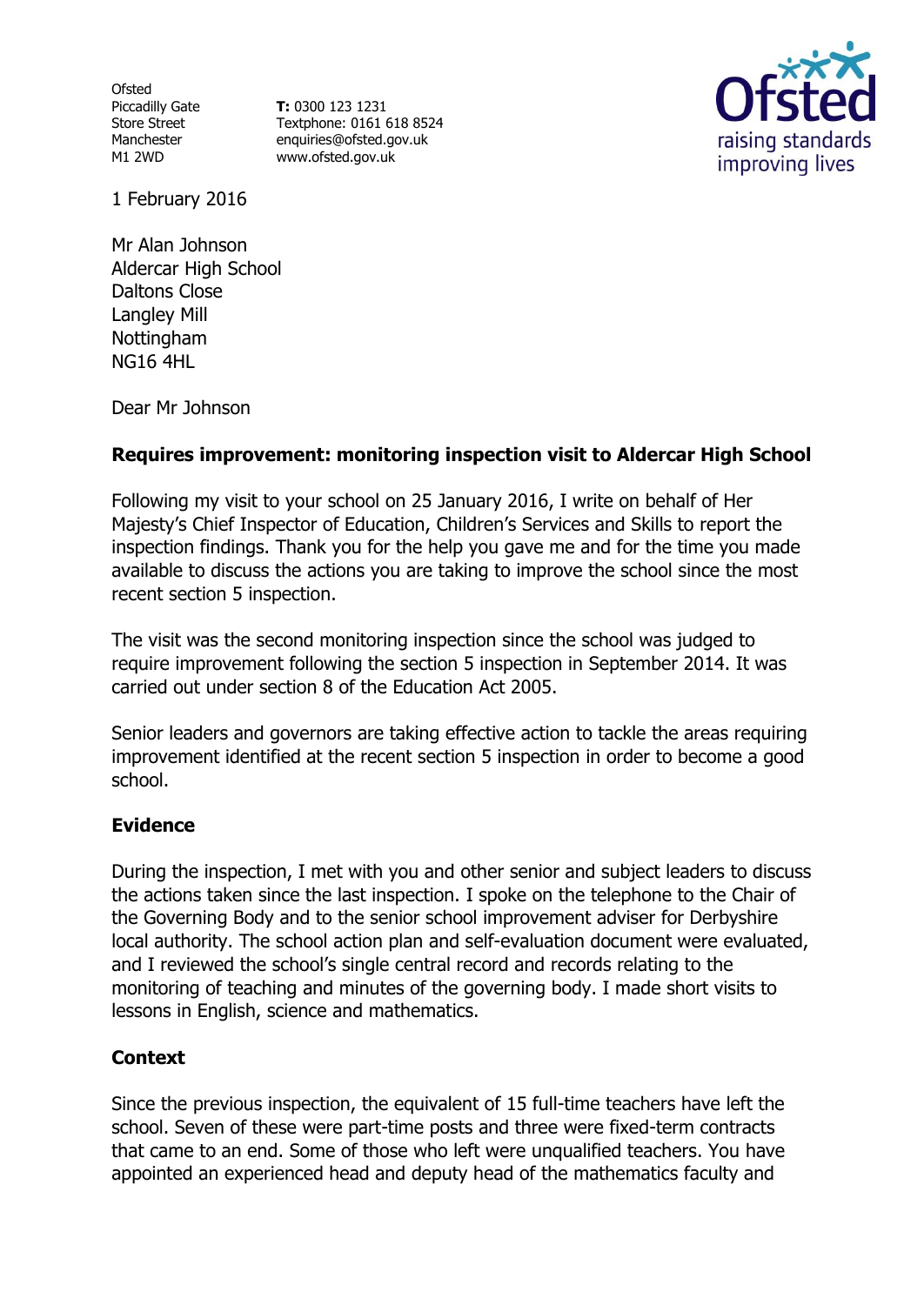

made an internal promotion to replace the head of physical education. You appointed the equivalent of 1.6 full-time teachers of technology in January and you are in the process of recruiting the equivalent of 3.5 full-time qualified teachers for September 2016 to replace long-term supply teachers. In addition, a science teacher has left and their work is currently being covered by a supply teacher.

## **Main findings**

You, other leaders and governors have a clearly expressed and coherent vision for the improvement of this school. This vision is known and understood by all, and it drives the difficult decisions you have had to make to ensure that the school improves at the necessary rate. You have kept the interests of pupils at the heart of what you do.

The decisions you have taken are now beginning to bear fruit. For example, you have reviewed the curriculum to ensure that it best meets the needs of pupils and better equips them for further education, employment or training. This has meant discontinuing some subjects and making the necessary staffing adjustments. The impact of these decisions can now be seen in much-improved school finances, and a clearer sense of whole-school priorities.

Your senior leadership team is small, but cohesive. You each have a good understanding of what is needed to be done to raise achievement and of your roles in driving improvement. Despite many other distractions, including an extensive rebuild, you have kept a close focus on the key priorities.

The programme of support for middle leaders is helping these leaders to be more effective in their roles. They are much clearer about their role in improving teaching. They are becoming more skilled in holding teachers in their departments to account for the quality of teaching and the progress pupils make. They carry out their own learning walks, book scrutinies and formal lesson observations, and ensure that information about teaching and achievement feeds into the programme of training and development. There is now a more robust and more consistent approach to performance management. Teachers are set more challenging targets and these targets are now more closely linked to the whole-school priorities. As a consequence, the high expectations you have of staff are becoming more widely established, and the whole school has a greater clarity of purpose.

Most departments are now fully staffed with permanent, fully qualified teachers, although there is still a small number of long-term supply teachers in place. Teachers and leaders at all levels are becoming more practised in reflecting honestly on their own performance and seeking out the necessary support to improve. Training opportunities, including paired observations and coaching, are helping them to have a better understanding of how to plan learning that best meets the needs of pupils. In some classes, they are hampered by a legacy of poor teaching that has meant that pupils have not developed the skills they need in order to do well. You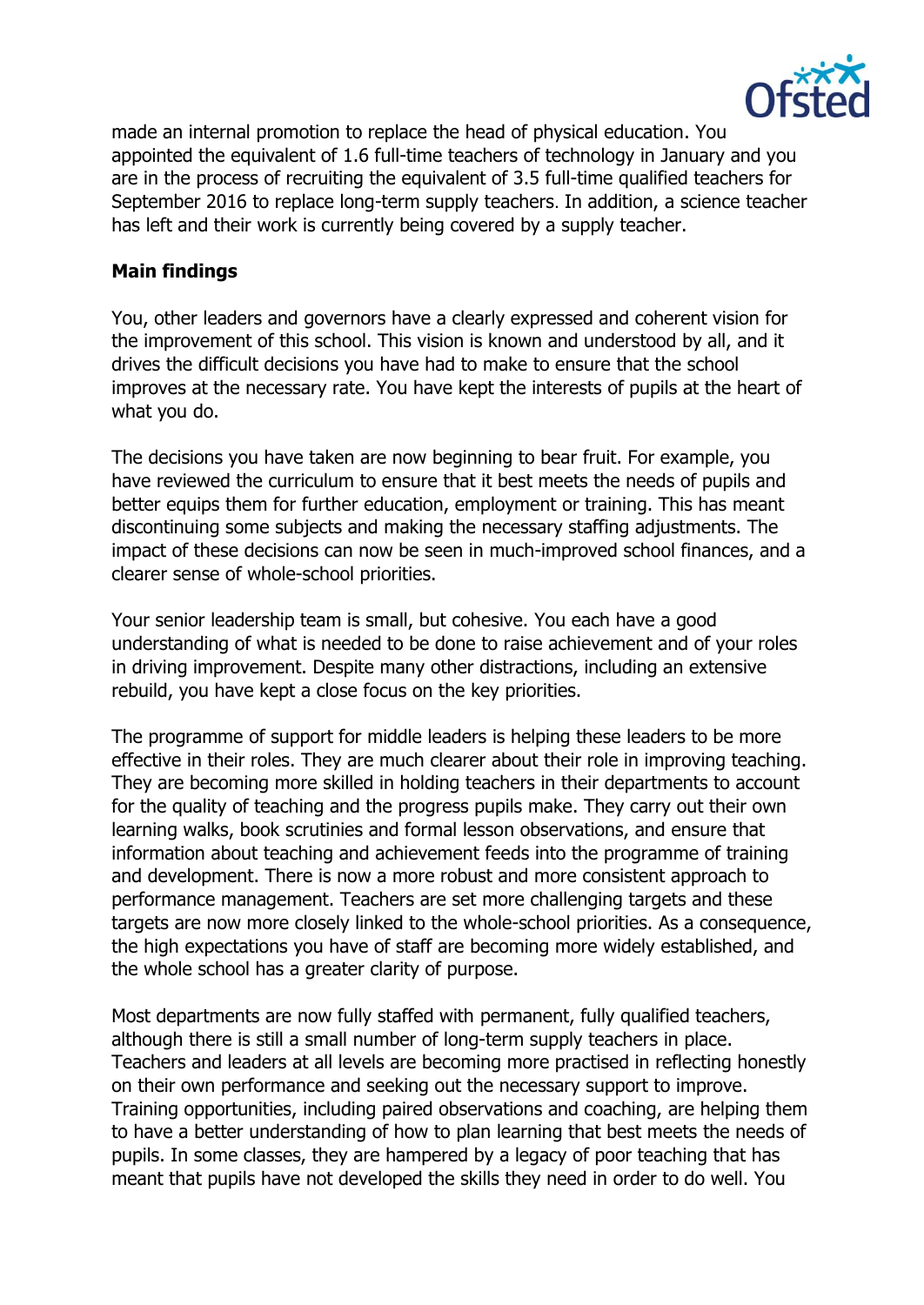

have addressed this by introducing a skills matrix across Key Stages 3 and 4, so that underachievement is identified and addressed sooner. You are working more closely with your feeder primary schools so that information about pupils is shared and the correct support put in place. The new tracking system is becoming better understood and used by staff. It enables you to pinpoint exactly which pupils are not on track to achieve their targets, and to ensure that the right support is put in place.

You have focused on the need to ensure that teachers' predictions for pupils' achievement are accurate. You have increased moderation opportunities within departments, and included accurate prediction as a performance management target for all staff. While you have made progress in this area, this rightly remains a key focus.

Efforts to improve marking and feedback are paying dividends. Pupils I spoke with in lessons knew what they had to do to improve their work, as a result of the detailed feedback they receive from teachers on their work. You have ensured that this is manageable for teachers, in wisely not insisting that every piece of work is marked in the same, detailed way.

More stable teaching in a number of subjects has led to improved outcomes for pupils in 2015. In other subjects, notably English, pupils' achievement was not as expected, due in some part to the inaccuracy of teachers' predictions and a legacy of underachievement by some pupils. However, the results also reflected the fact that teaching was not consistently good across all subjects. There are some encouraging signs, however, in the number of departments where pupils achieve consistently well, and in the better rates of progress being made by younger pupils. In the sixth form, you have seen an increasing proportion continue into higher education, including to Russell Group universities.

You have done much to improve pupils' personal development, behaviour and welfare. Despite an intensive building programme and the inevitable disruption this brings, pupils' conduct around the school and in lessons is exemplary. They are polite and friendly, keen to improve their own work and to help each other. In the lessons we visited, they displayed positive attitudes to learning and relationships with teachers appeared good. You are continuing to work to ensure that their attendance improves and that fixed-term exclusions reduce. The move to vertical tutoring and the new house system have brought a new sense of coherence and unity to the school.

The new well-being programme has been positively welcomed by staff and pupils. The emphasis on character education focuses on developing the right skills, attitudes and values needed to become successful learners and play a full role in civic life. Although it is too soon to judge the impact of this work, staff are excited and motivated by this new development.